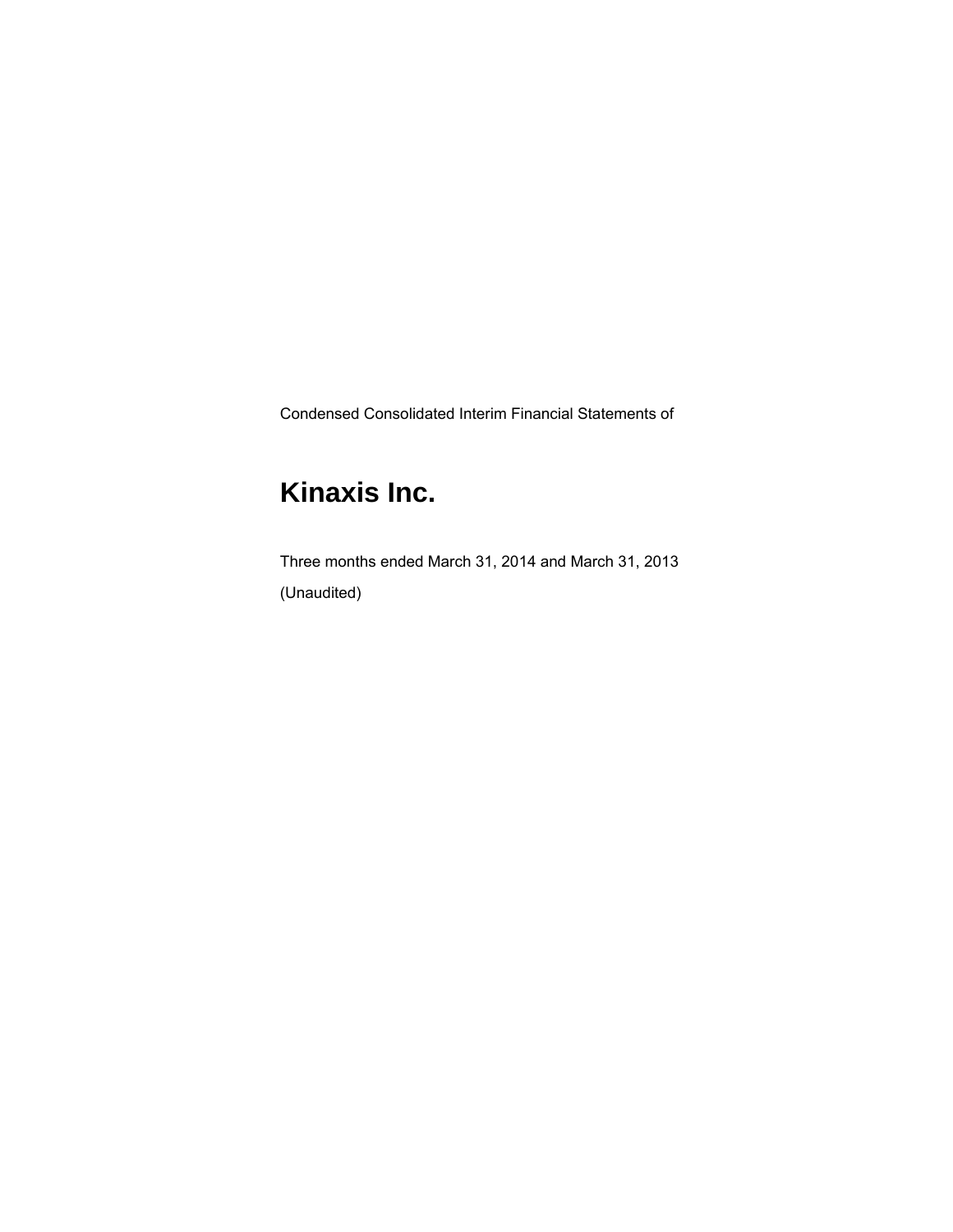Condensed Consolidated Interim Statements of Financial Position

As at March 31, 2014 and December 31, 2013 (Expressed in thousands of U.S. dollars) (Unaudited)

|                                                   | March 31,    | December 31, |
|---------------------------------------------------|--------------|--------------|
|                                                   | 2014         | 2013         |
| <b>Assets</b>                                     |              |              |
| Current assets:                                   |              |              |
| Cash and cash equivalents                         | \$<br>19,188 | \$<br>13,804 |
| Trade and other receivables (note 4)              | 8,745        | 12,449       |
| Investment tax credits receivable                 | 1,615        | 1,330        |
| Prepaid expenses                                  | 2,066        | 1,207        |
|                                                   | 31,614       | 28,790       |
| Non-current assets:<br>Property and equipment     | 3,057        | 2,408        |
| Investment tax credits recoverable                | 2,356        | 2,108        |
| Deferred tax assets                               | 7,570        | 8,166        |
|                                                   |              |              |
|                                                   | \$<br>44,597 | \$<br>41,472 |
| Liabilities                                       |              |              |
| <b>Current liabilities:</b>                       |              |              |
| Accounts payable and accrued liabilities (note 5) | \$<br>2,812  | \$<br>11,062 |
| Deferred revenue                                  | 27,683       | 24,700       |
| Current portion of long-term debt (note 6)        | 7,500        | 4,167        |
|                                                   | 37,995       | 39,929       |
| Non-current liabilities:                          |              |              |
| Lease inducement                                  | 143          | 155          |
| Long-term debt (note 6)                           | 22,500       | 20,833       |
| Redeemable preferred shares (note 7)              | 54,314       | 54,135       |
|                                                   | 76,957       | 75,123       |
| <b>Shareholders' Deficiency</b>                   |              |              |
| Share capital (note 8)                            | 10,767       | 9,902        |
| Contributed surplus                               | 4,336        | 3,948        |
| Accumulated other comprehensive loss              | (345)        | (360)        |
| <b>Deficit</b>                                    | (85, 113)    | (87,070)     |
|                                                   | (70, 355)    | (73, 580)    |
|                                                   | \$<br>44,597 | \$<br>41,472 |

Director Director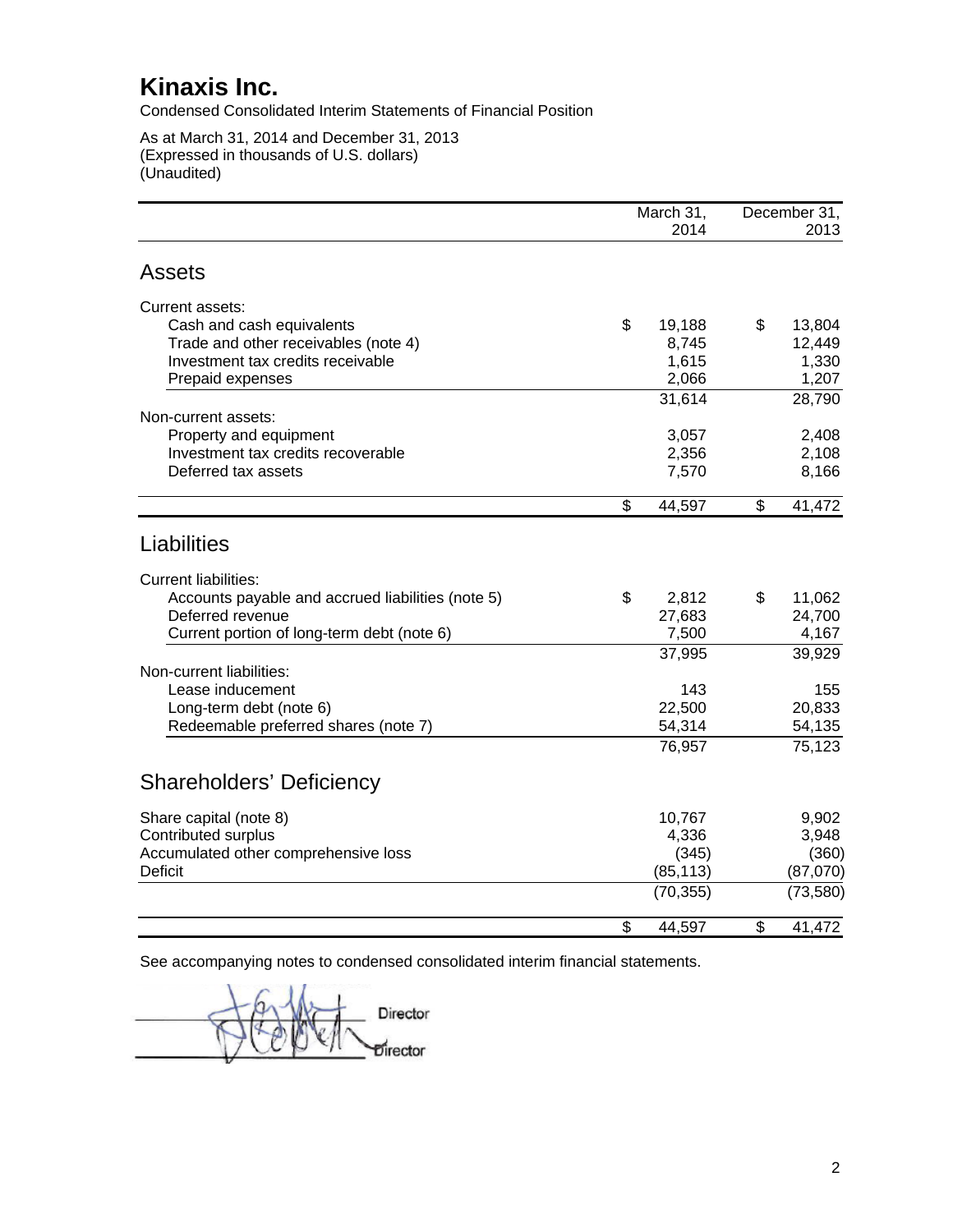Condensed Consolidated Interim Statements of Comprehensive Income

For the three months ended March 31

(Expressed in thousands of U.S. dollars, except share and per share data) (Unaudited)

|                                                                                                                                       | 2014        | 2013          |
|---------------------------------------------------------------------------------------------------------------------------------------|-------------|---------------|
| Revenue (note 10)                                                                                                                     | \$15,623    | \$<br>13,326  |
| Cost of revenue                                                                                                                       | 4,829       | 4,289         |
| Gross profit                                                                                                                          | 10,794      | 9,037         |
| Operating expenses:                                                                                                                   |             |               |
| Selling and marketing                                                                                                                 | 3,053       | 3,820         |
| Research and development (note 11)                                                                                                    | 2,959       | 2,035         |
| General and administrative                                                                                                            | 1,633       | 1,411         |
|                                                                                                                                       | 7,645       | 7,266         |
|                                                                                                                                       | 3,149       | 1,771         |
| Other income (expense):                                                                                                               |             |               |
| Loss due to change in fair value of redeemable                                                                                        |             |               |
| preferred shares                                                                                                                      | (179)       | (3, 564)      |
| Foreign exchange gain (loss)                                                                                                          | 47          | (189)         |
| Net finance (expense) income                                                                                                          | (257)       | 13            |
|                                                                                                                                       | (389)       | (3,740)       |
| Profit (loss) before income taxes                                                                                                     | 2,760       | (1,969)       |
| Income tax expense:                                                                                                                   |             |               |
| Current                                                                                                                               | 206         | 166           |
| Deferred                                                                                                                              | 597         | 432           |
|                                                                                                                                       | 803         | 598           |
| Profit (loss)                                                                                                                         | 1,957       | (2, 567)      |
| Other comprehensive income (loss)                                                                                                     |             |               |
|                                                                                                                                       |             |               |
| Items that are or may be reclassified subsequently to profit or loss:<br>Foreign currency translation differences- foreign operations | 15          | (84)          |
| Total comprehensive income (loss)                                                                                                     | \$<br>1,972 | \$<br>(2,651) |
|                                                                                                                                       |             |               |
| Basic earnings (loss) per share                                                                                                       | 0.15<br>\$  | \$<br>(0.15)  |
|                                                                                                                                       |             |               |
| Weighted average number of basic common shares (note 9)                                                                               | 13,279,075  | 16,820,957    |
| Diluted earnings (loss) per share                                                                                                     | 0.10        | (0.15)        |
| Weighted average number of diluted common shares (note 9)                                                                             | 19,679,029  | 16,820,957    |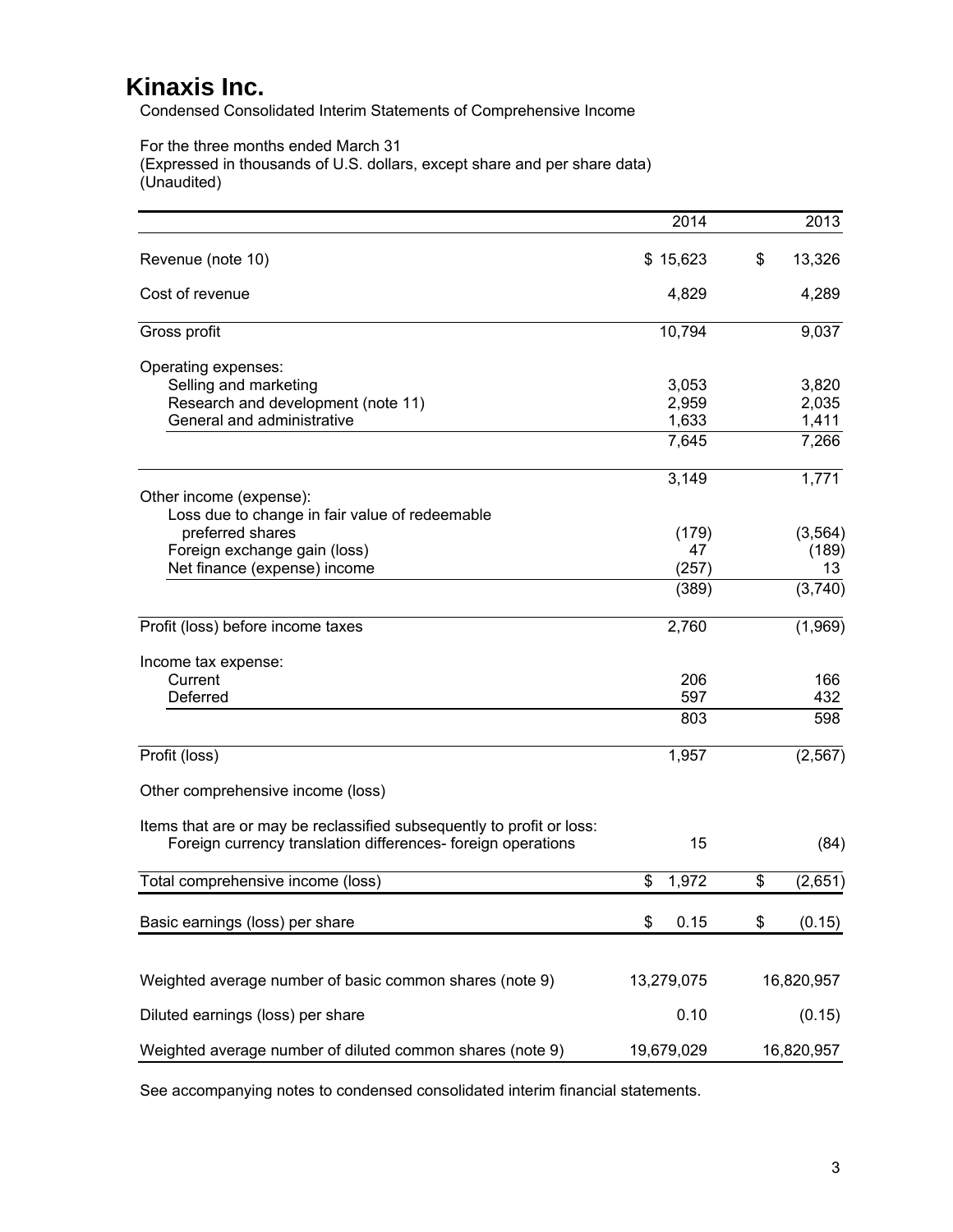Condensed Consolidated Interim Statements of Changes in Shareholders' Deficiency

For the three months ended March 31, 2014 and 2013 (Expressed in thousands of U.S. dollars) (Unaudited)

|                                |     |         |             | Accumulated           |                 |                 |
|--------------------------------|-----|---------|-------------|-----------------------|-----------------|-----------------|
|                                |     | Share   | Contributed | other                 |                 | Total           |
|                                |     | capital | surplus     | comprehensive<br>loss | <b>Deficit</b>  | deficiency      |
|                                |     |         |             |                       |                 |                 |
| Balance, December 31, 2012     | -\$ | 11,176  | \$<br>2,923 | \$<br>(297)           | \$<br>(29, 508) | \$<br>(15, 706) |
| Loss                           |     |         |             |                       | (2, 567)        | (2, 567)        |
| Other comprehensive loss       |     |         |             | (84)                  |                 | (84)            |
| Total comprehensive loss       |     |         |             | (84)                  | (2, 567)        | (2,651)         |
| Share options exercised        |     | 31      |             |                       |                 | 31              |
| Share based payments           |     |         | 237         |                       |                 | 237             |
| Interest on receivable for     |     |         |             |                       |                 |                 |
| share sale                     |     | (6)     | 6           |                       |                 |                 |
| Total shareholder transactions |     | 25      | 243         |                       |                 | 268             |
| Balance, March 31, 2013        | \$  | 11,201  | \$<br>3,166 | \$<br>(381)           | \$<br>(32,075)  | \$<br>(18,089)  |
| Balance, December 31, 2013     | \$  | 9,902   | \$<br>3,948 | \$<br>(360)           | \$<br>(87,070)  | \$<br>(73, 580) |
| Profit                         |     |         |             |                       | 1,957           | 1,957           |
| Other comprehensive income     |     |         |             | 15                    |                 | 15              |
| Total comprehensive income     |     |         |             | 15                    | 1,957           | 1,972           |
| Shares issued for cash         |     | 585     |             |                       |                 | 585             |
| Share options exercised        |     | 280     |             |                       |                 | 280             |
| Share based payments           |     |         | 388         |                       |                 | 388             |
| Total shareholder transactions |     | 865     | 388         |                       |                 | 1,253           |
| Balance, March 31, 2014        | \$  | 10,767  | \$<br>4,336 | \$<br>(345)           | \$<br>(85, 113) | \$<br>(70, 355) |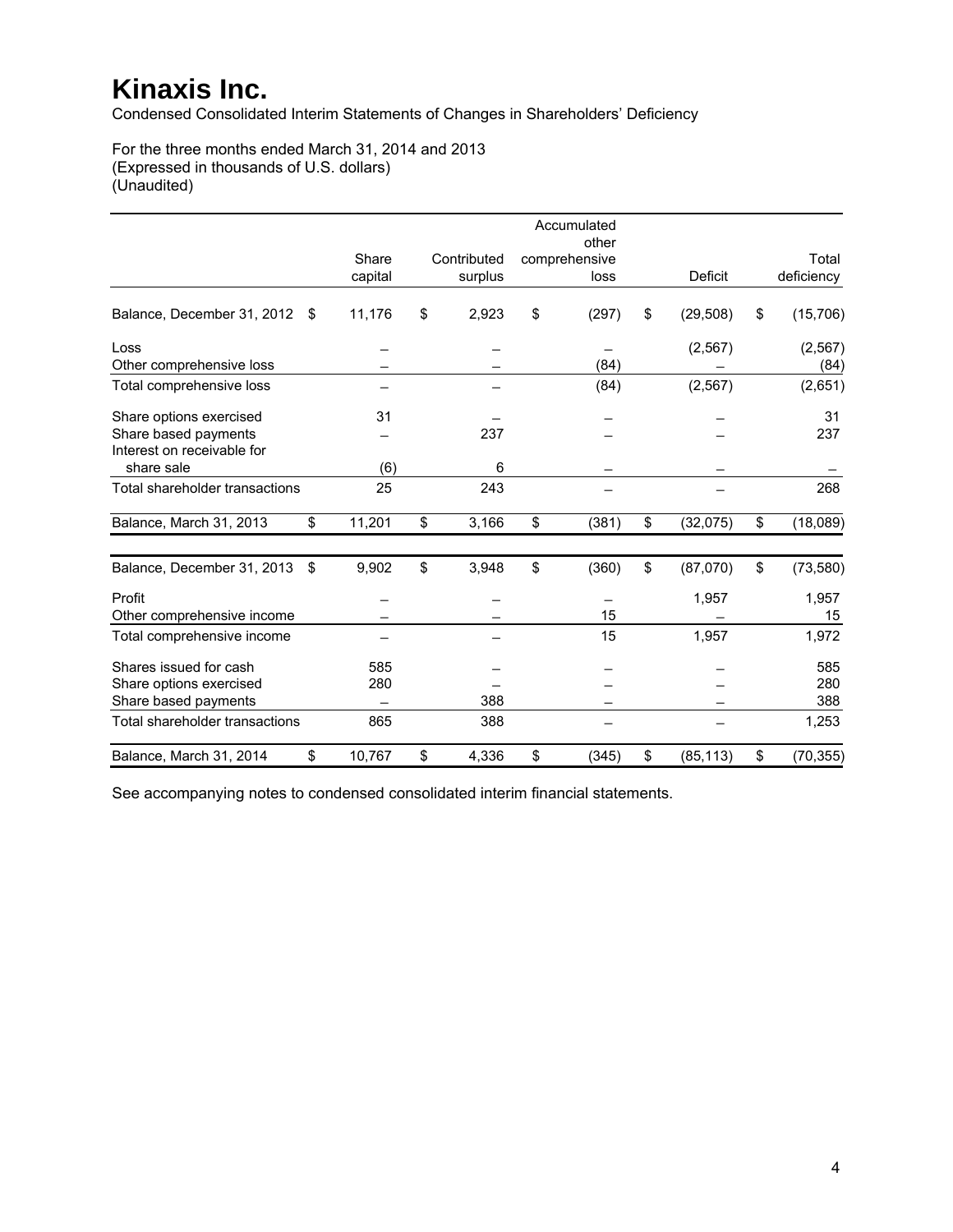Condensed Consolidated Interim Statements of Cash Flows

For the three months ended March 31 (Expressed in thousands of U.S. dollars) (Unaudited)

|                                                        | 2014         | 2013           |
|--------------------------------------------------------|--------------|----------------|
| Cash flows from operating activities:                  |              |                |
| Profit (loss)                                          | \$<br>1,957  | \$<br>(2, 567) |
| Items not affecting cash:                              |              |                |
| Depreciation of property and equipment                 | 240          | 200            |
| Loss due to change in fair value of                    |              |                |
| redeemable preferred shares                            | 179          | 3,564          |
| Share-based compensation                               | 388          | 237            |
| Amortization of lease inducement                       | (12)         | (12)           |
| Long-term investment tax credits recoverable           | (249)        | (220)          |
| Income tax expense                                     | 803          | 598            |
| Change in operating assets and liabilities (note 12)   | (2,559)      | 1,256          |
| Interest paid                                          | (53)         | (2)            |
| Income taxes paid                                      | (350)        | (330)          |
|                                                        | 344          | 2,724          |
| Cash flows from investing activities:                  |              |                |
| Purchase of property and equipment                     | (889)        | (202)          |
| Cash flows from financing activities:                  |              |                |
| Non-Voting Common Shares issued and share              |              |                |
| subscriptions received                                 | 865          | 31             |
| Issuance of long-term debt                             | 5,000        |                |
| Payment of finance lease obligations                   |              | (11)           |
|                                                        | 5,865        | 20             |
| Increase in cash and cash equivalents                  | 5,320        | 2,542          |
| Cash and cash equivalents, beginning of period         | 13,804       | 48,801         |
|                                                        |              |                |
| Effects of exchange rates on cash and cash equivalents | 64           | (312)          |
| Cash and cash equivalents, end of period               | \$<br>19,188 | \$<br>51,031   |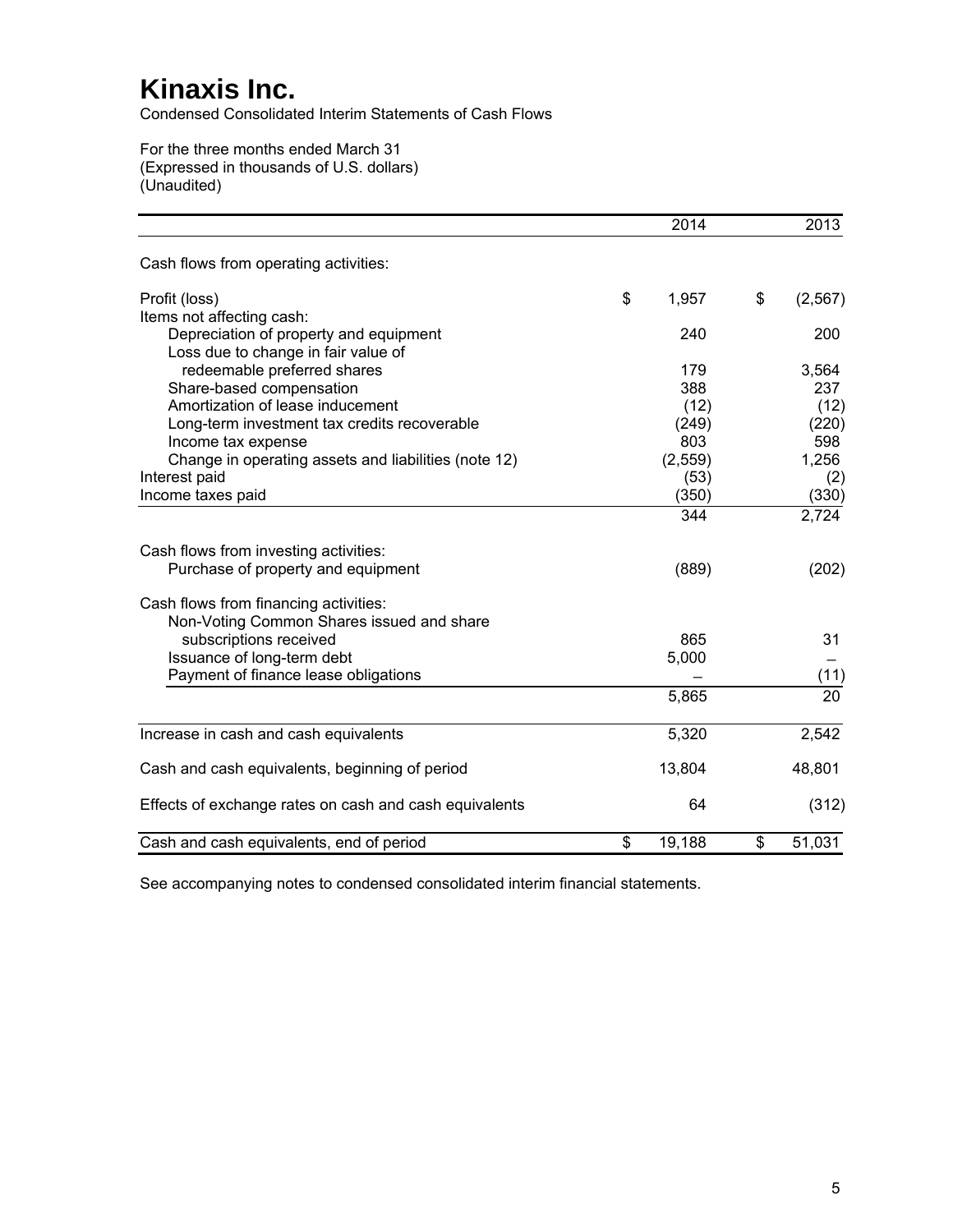Notes to Condensed Consolidated Interim Financial Statements

For the three months ended March 31, 2014 and March 31, 2013 (Expressed in thousands of U.S. dollars, except share and per share amounts) (Unaudited)

### **1. Corporate information:**

Kinaxis Inc. (the "Company") is incorporated under the Canada Business Corporations Act and domiciled in Ontario, Canada. The address of the Company's registered office is 700 Silver Seven Road, Ottawa, Ontario. The consolidated financial statements of the Company as at March 31, 2014 and for the three months ended March 31, 2014 and 2013 comprise the Company and its subsidiaries.

Kinaxis is a leading provider of cloud-based subscription software that enables its customers to improve and accelerate analysis and decision-making across their supply chain operations. With offices in Chicago, United States; Tokyo, Japan; Hong Kong, China; Eindhoven, The Netherlands; and Ottawa, Canada; Kinaxis Inc. is a global enterprise.

### **2. Basis of preparation:**

(a) Statement of compliance:

The unaudited condensed consolidated interim financial statements have been prepared in accordance with International Accounting Standard 34 *Interim Financial Reporting* and issued by the International Accounting Standards Board ("IASB"). They do not include all the information required for a complete set of financial statements prepared in accordance with International Financial Reporting Standards ("IFRS") and should be read in conjunction with the annual consolidated financial statements of the Company for the year ended December 31, 2013. However, selected explanatory notes are included to explain events and transactions that are significant to an understanding of the changes in the Company's financial position and performance since the last annual consolidated financial statements as at and for the year ended December 31, 2013.

The unaudited condensed consolidated interim financial statements were authorized for issue by the Board of Directors on May 1, 2014.

(b) Use of estimates and judgments:

In preparing these unaudited condensed consolidated interim financial statements, Management makes judgements, estimates and assumptions that affect the application of accounting policies and the reported amounts of assets and liabilities, income and expense. Actual results may differ from these estimates.

The significant judgements made by Management in applying the Company's accounting policies and the key sources of estimation uncertainty were the same as those that applied to the consolidated financial statements as at and for the year ended December 31, 2013.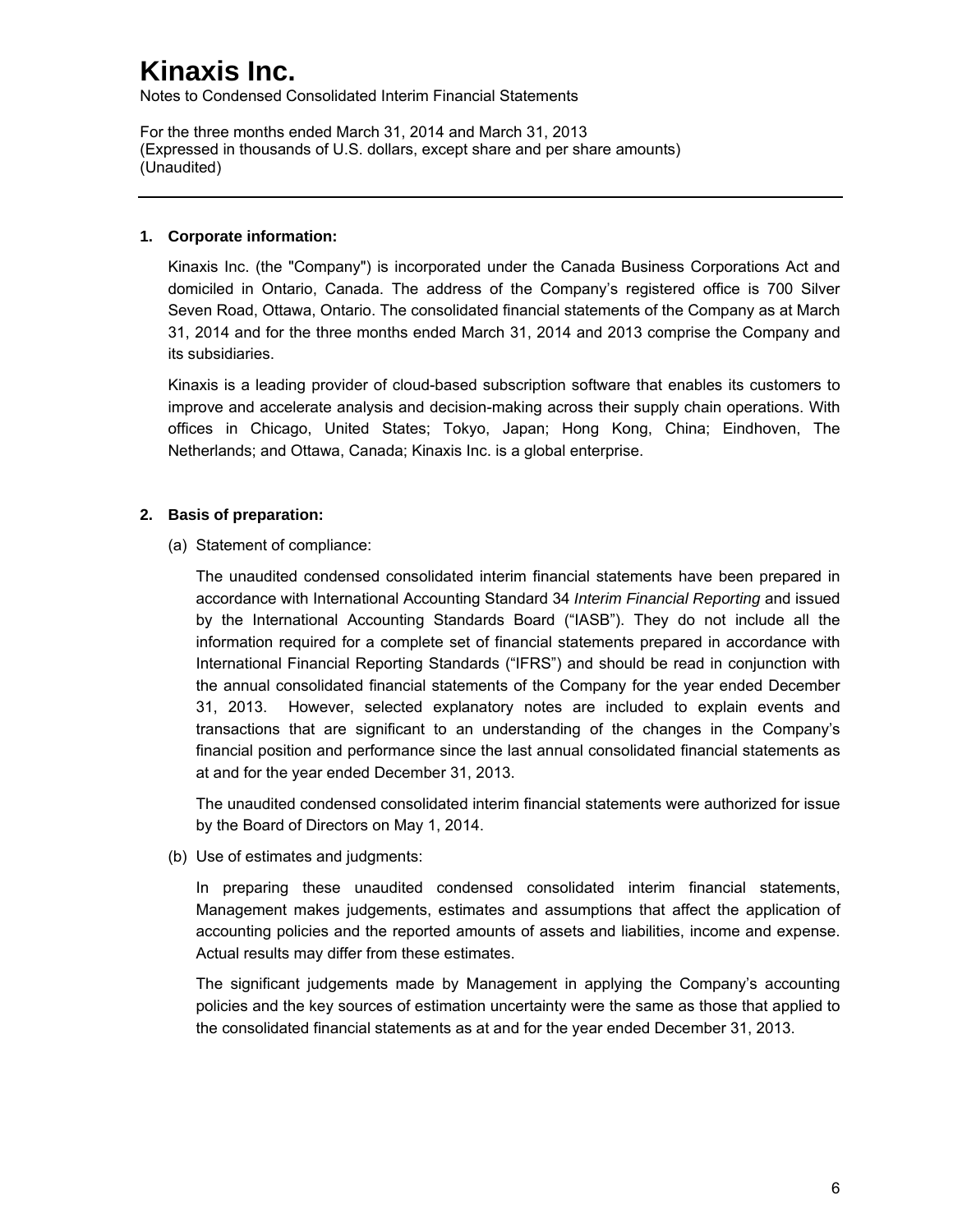Notes to Condensed Consolidated Interim Financial Statements

For the three months ended March 31, 2014 and March 31, 2013 (Expressed in thousands of U.S. dollars, except share and per share amounts) (Unaudited)

### **3. Significant accounting policies:**

Except as described below, the accounting policies applied in these unaudited condensed consolidated interim financial statements are the same as those applied in the Company's consolidated financial statements as at and for the year ended December 31, 2013. The following changes in accounting policies are also expected to be reflected in the Company's consolidated financial statements as at and for the year ending December 31, 2014.

Standards and interpretations in issue:

International Accounting Standard 32: Financial Instruments: Presentation ("IAS 32")

In December 2011, the International Accounting Standards Board amended International Accounting Standard 32 to clarify the meaning of when an entity has a current legally enforceable right of set-off. The amendments are effective for annual periods beginning on or after January 1, 2014 and are required to be applied retrospectively. The adoption of IAS 32 did not have a material impact on the consolidated financial statements.

### IFRIC 21: Levies

In May 2013, the International Accounting Standards Board issued IFRIC 21 which provides guidance on accounting for levies in accordance with the requirements of International Accounting Standard 37: Provisions, Contingent Liabilities and Contingent Assets. The interpretation defines a levy as an outflow from an entity imposed by a government in accordance with legislation. It also notes that levies do not arise from executor contracts of other contractual arrangements. The interpretation also confirms that an entity recognizes a liability for a levy only when the triggering event specified in the legislation occurs. This IFRIC is effective for annual reporting periods beginning on or after January 1, 2014 and is required to be applied retrospectively. The adoption of IFRIC 21 did not have a material impact on the consolidated financial statements**.**

### **4. Accounts receivable:**

|                                    |   | March 31,<br>2014 | December 31,<br>2013 |
|------------------------------------|---|-------------------|----------------------|
| Trade accounts receivable<br>Other | S | 8,370<br>375      | \$<br>12,125<br>324  |
|                                    | S | 8.745             | 12,449               |

There have been no balances written off for the three months ended March 31, 2014 or March 31, 2013 or any allowance for doubtful accounts recorded as at March 31, 2014 or December 31, 2013.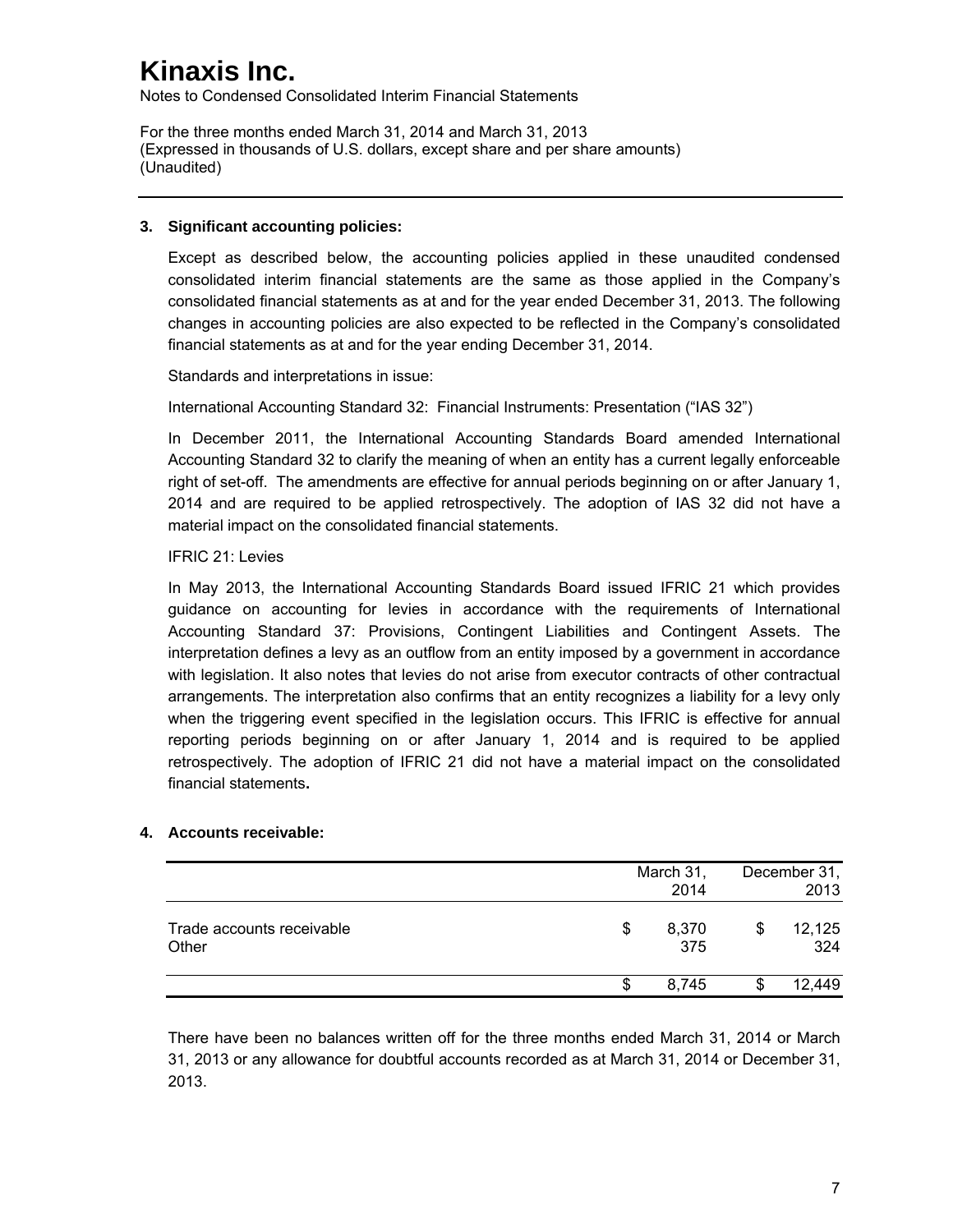Notes to Condensed Consolidated Interim Financial Statements

For the three months ended March 31, 2014 and March 31, 2013 (Expressed in thousands of U.S. dollars, except share and per share amounts) (Unaudited)

|                                                      |    | March 31,<br>2014 | December 31,<br>2013 |
|------------------------------------------------------|----|-------------------|----------------------|
| Trade accounts payable<br><b>Accrued liabilities</b> | \$ | 243<br>2,569      | \$<br>754<br>10,308  |
|                                                      | S  | 2.812             | 11,062               |

### **5. Accounts payable and accrued liabilities:**

#### **6. Long-term debt:**

|                                                                        |   | March 31,<br>2014 | December 31,<br>2013 |
|------------------------------------------------------------------------|---|-------------------|----------------------|
| Non-revolving term facility<br>Less: Current portion of long-term debt | S | 30,000<br>7,500   | 25,000<br>4,167      |
|                                                                        |   | 22,500            | 20,833               |

The approximate principal repayments required over the next four fiscal years are as follows:

| 2014<br>2015<br>2016 | \$<br>5,000<br>10,000<br>10,000 |
|----------------------|---------------------------------|
| 2017                 | \$<br>5,000<br>30,000           |

On December 18, 2013, the Company's credit facility was amended to include a revolving demand facility in the amount of \$5,000 and a non-revolving term facility of \$30,000. The revolving demand facility bears interest at bank prime plus 1.00% per annum and has not been drawn at March 31, 2014.

As at March 31, 2014, the Company has drawn \$30,000 of the non-revolving term facility payable in quarterly installments of  $1/12<sup>th</sup>$  the principal outstanding on June 30, 2014 commencing September 30, 2014. The facility bears interest at LIBOR plus 3.75% payable quarterly commencing June 30, 2014.

In addition to providing a general security agreement representing a first charge over the Company's assets, the Company must meet certain financial covenants as specified in the facility agreement. The Company continues to meet the financial covenants at the time of approval of these unaudited condensed consolidated interim financial statements.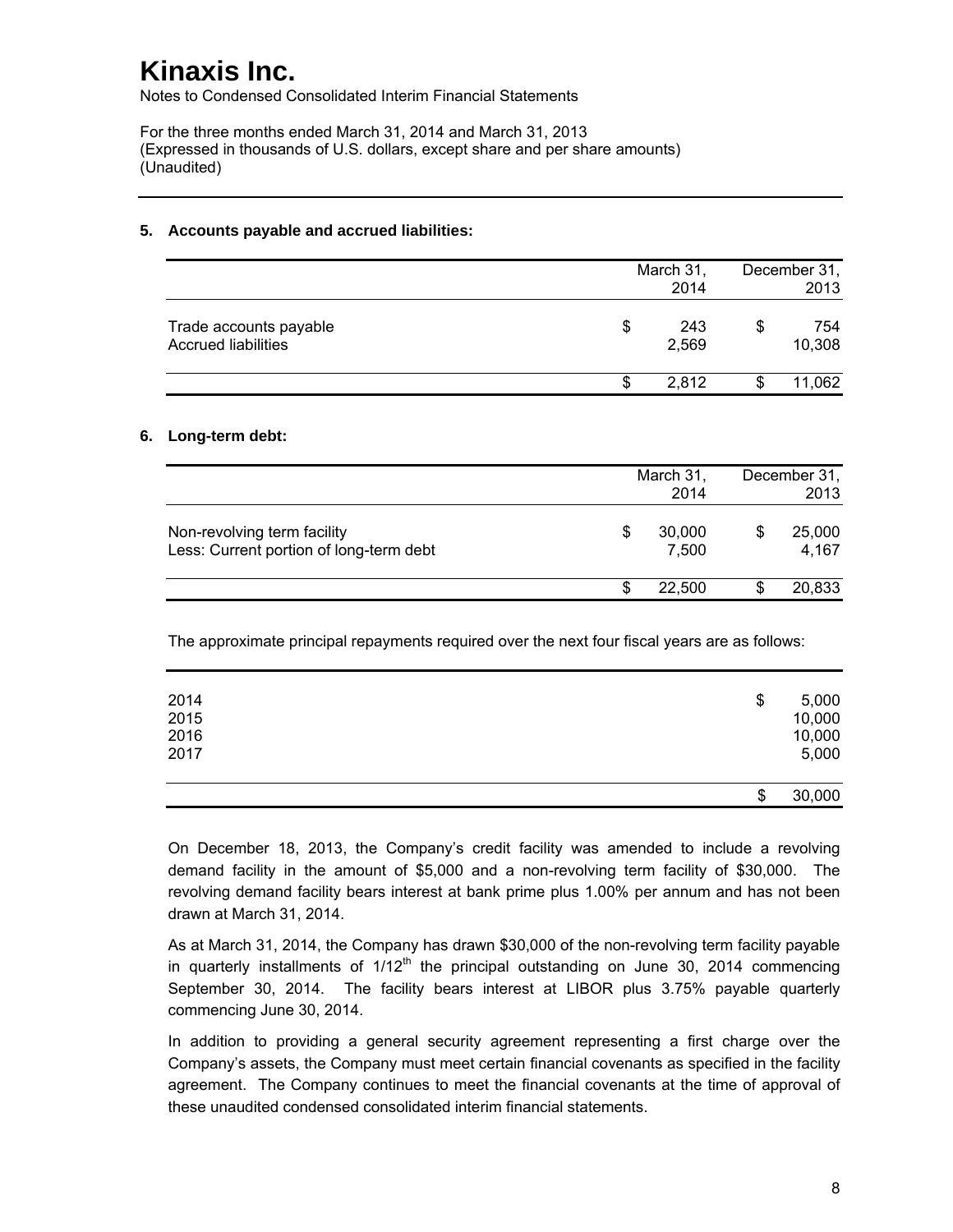Notes to Condensed Consolidated Interim Financial Statements

For the three months ended March 31, 2014 and March 31, 2013 (Expressed in thousands of U.S. dollars, except share and per share amounts) (Unaudited)

#### **7. Redeemable preferred shares:**

In November, 2013, the Company repurchased 3,124,998 Class A preferred shares for proceeds of \$28,469. At March 31, 2014, the Company has 5,111,917 (December 31, 2013 – 5,111,917) Class A preferred shares issued and outstanding. The shares mandatorily convert to common shares in the event of a qualifying initial public offering.

The holders of the Class A preferred shares are entitled to one vote for each common share into which the Class A preferred shares may be converted and are entitled to participate pro-rata in any dividends paid on the common shares on an as-if-converted basis. Upon a liquidation event, the holders of Class A preferred shares are entitled to receive the greater of: (i) \$3.89 per share plus any additional amount available to be distributed proportionately between preferred and common shareholders up to \$9.72 per share, and (ii) an amount equal to the amount that would have been payable had the preferred shares been converted to common.

The holders of the Class A preferred shares have the option to convert the Class A preferred shares, at any time, into common shares at an initial conversion ratio of 1:1. This conversion ratio is subject to adjustment based upon the issuance of equity or equity-related securities at a price lower than the initial issue price (subject to certain exceptions) as well as in connection with share splits, share consolidations and similar events.

The holders of outstanding Class A preferred shares receive dividends only when and as declared by the Board of Directors.

The Class A Preferred Shareholders have the right, conditional upon the request of at least 70% of the Class A Preferred Shareholders, to demand redemption at an amount equal to the greater of (i) the purchase price of the Class A Preferred Shares (\$3.89 per share) plus declared and accrued but unpaid dividends and, (ii) the fair value of the preferred shares.

In December 2013, to support the amendment of the Company's credit facility, the holders of the Class A Preferred shares agreed to waive their rights to invoke a redemption of the shares so long as there are any amounts owing by the Company to the bank pursuant to the facility agreement. As this waiver will defer any potential redemption beyond repayment of the long-term term loan, the redeemable preferred share liability has been classified as long-term as at December 31, 2013 and March 31, 2014.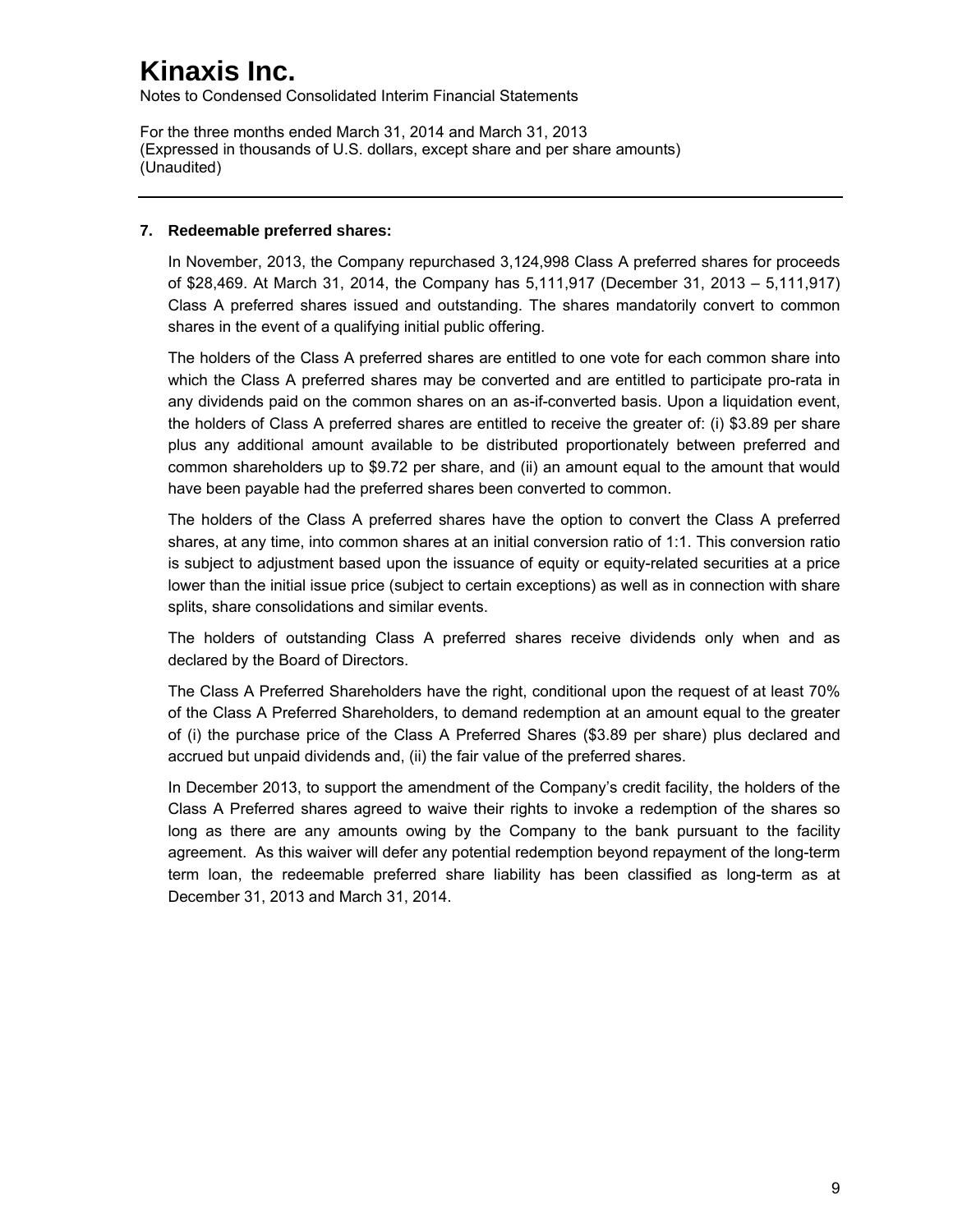Notes to Condensed Consolidated Interim Financial Statements

For the three months ended March 31, 2014 and March 31, 2013 (Expressed in thousands of U.S. dollars, except share and per share amounts) (Unaudited)

#### **8. Share capital:**

#### *Authorized*

The Company is authorized to issue an unlimited number of Common Shares and Non-voting Common Shares with no stated par value and 10,000,000 Class A Preferred Shares.

*Issued:* 

|                                                                                    |               |               |               | Non-voting    |
|------------------------------------------------------------------------------------|---------------|---------------|---------------|---------------|
|                                                                                    |               | Common shares |               | common shares |
|                                                                                    | <b>Shares</b> | Amount        | <b>Shares</b> | Amount        |
| Shares outstanding at December 31,<br>2012                                         | 11,546,932    | \$<br>6,403   | 5,188,703     | \$<br>4,773   |
| Shares issued from employee<br>share purchase plan<br>Shares issued from exercised |               |               | 62,538        |               |
| options<br>Receivable from sale of stock                                           | 20,700        | 21            | 6,250         | 10<br>(6)     |
| Shares outstanding at March 31,<br>2013                                            | 11,567,632    | \$<br>6,424   | 5,257,491     | \$<br>4,777   |
|                                                                                    |               |               |               |               |
| Shares outstanding at December 31,<br>2013                                         | 7,674,049     | \$<br>4,252   | 5,332,504     | \$<br>5,650   |
| Shares issued for cash<br>Shares issued from exercised                             |               |               | 60,000        | 585           |
| options                                                                            |               |               | 271,805       | 280           |
| Shares outstanding at March 31,<br>2014                                            | 7,674,049     | \$<br>4,252   | 5,664,309     | \$<br>6,515   |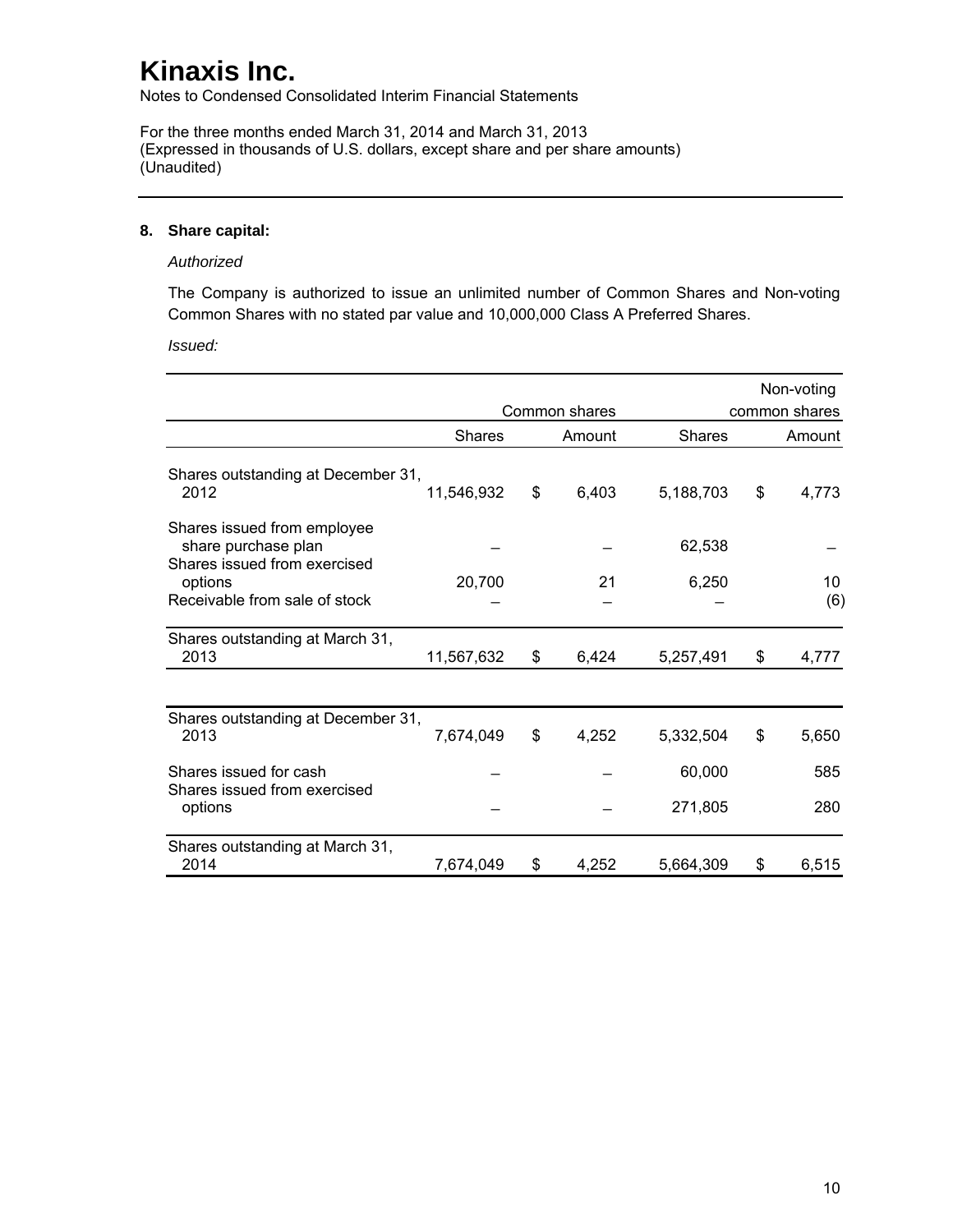Notes to Condensed Consolidated Interim Financial Statements

For the three months ended March 31, 2014 and March 31, 2013 (Expressed in thousands of U.S. dollars, except share and per share amounts) (Unaudited)

### **8. Share capital (continued):**

### *Stock option plans*

A summary of the status of the plan is as follows:

|                      |            | March 31, 2014 |          |               | December 31, 2013 |          |  |  |
|----------------------|------------|----------------|----------|---------------|-------------------|----------|--|--|
|                      |            |                | Weighted |               |                   | Weighted |  |  |
|                      |            |                | average  |               |                   | average  |  |  |
|                      | Shares     | exercise price |          | <b>Shares</b> | exercise price    |          |  |  |
| Options outstanding, |            |                |          |               |                   |          |  |  |
| beginning of period  | 1,945,580  | \$             | 2.21     | 3,253,581     | \$                | 1.81     |  |  |
| Granted              | 665,000    |                | 9.75     | 280,000       |                   | 4.05     |  |  |
| Exercised            | (271, 805) |                | 1.03     | (132, 857)    |                   | 1.23     |  |  |
| Forfeited            |            |                |          | (33, 437)     |                   | 2.56     |  |  |
| Tendered (repurchase |            |                |          |               |                   |          |  |  |
| program)             |            |                |          | (1,421,707)   |                   | 1.75     |  |  |
| Options outstanding, |            |                |          |               |                   |          |  |  |
| end of period        | 2,338,775  | \$             | 4.49     | 1,945,580     | \$                | 2.21     |  |  |
| Options exercisable, |            |                |          |               |                   |          |  |  |
| end of period        | 829,858    | \$             | 1.93     | 984,171       | \$                | 1.62     |  |  |

The following table summarizes information about stock options outstanding at March 31, 2014:

|                      | Options outstanding        |                                                 |                     |                       | Options exercisable |
|----------------------|----------------------------|-------------------------------------------------|---------------------|-----------------------|---------------------|
| Range<br>of exercise | <b>Number</b>              | Weighted<br>average<br>remaining<br>contractual | Weighted<br>average | Number<br>exercisable | Weighted<br>average |
| prices               | outstanding<br>at 03/31/14 | life                                            | exercise<br>price   | at 03/31/14           | exercise<br>price   |
|                      |                            |                                                 |                     |                       |                     |
| \$1.00 to 1.20       | 359,708                    | 2.13                                            | 1.04<br>\$          | 346,270               | \$<br>1.04          |
| 1.60 to 3.20         | 1,244,067                  | 7.84                                            | 2.56                | 483,588               | 2.56                |
| 6.60 to 9.75         | 735,000                    | 9.79                                            | 9.45                |                       |                     |
|                      |                            |                                                 |                     |                       |                     |
|                      | 2,338,775                  | 7.58                                            | \$<br>4.49          | 829,858               | 1.93<br>\$          |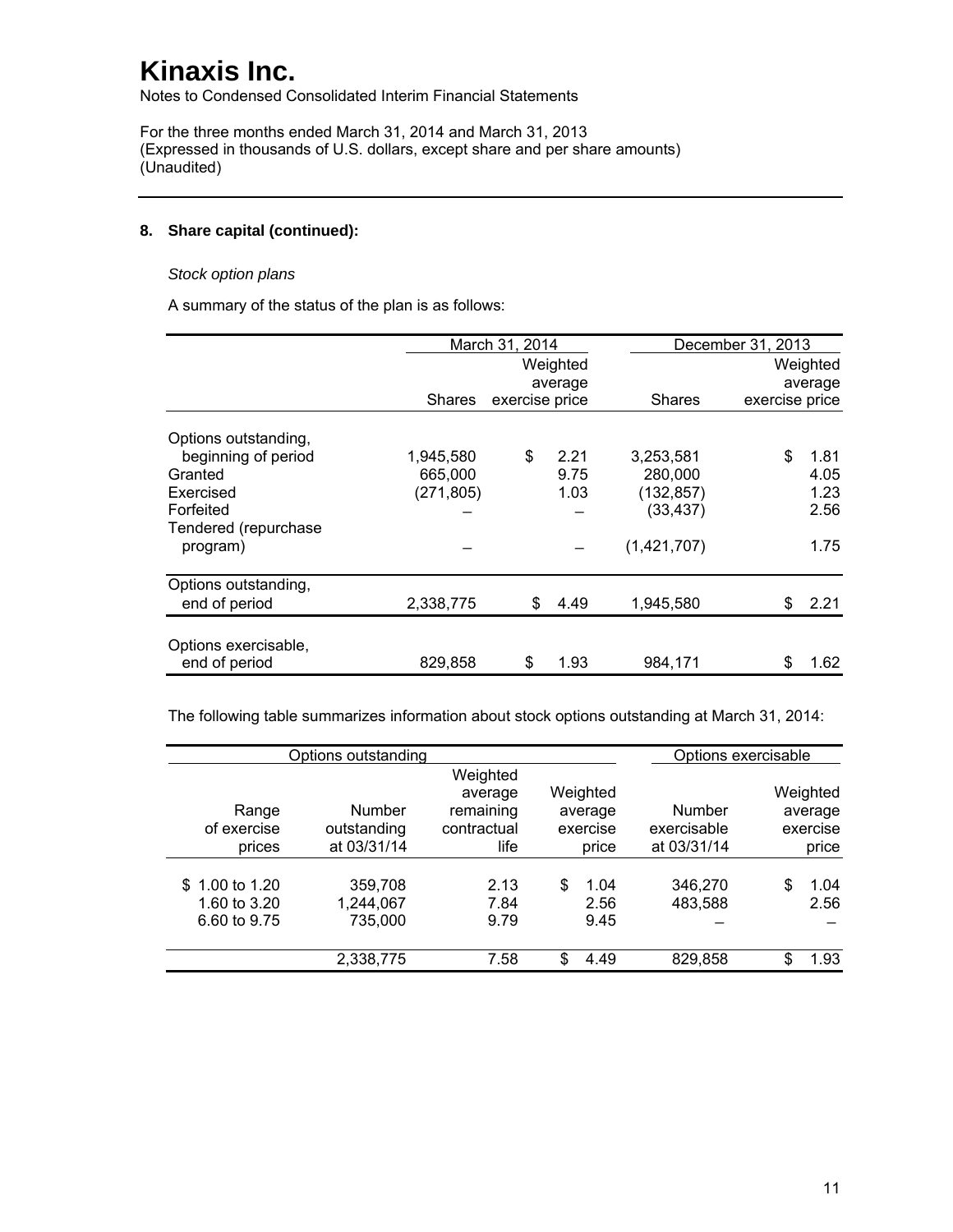Notes to Condensed Consolidated Interim Financial Statements

For the three months ended March 31, 2014 and March 31, 2013 (Expressed in thousands of U.S. dollars, except share and per share amounts) (Unaudited)

### **8. Share capital (continued):**

*Stock option plans (continued)* 

At March 31, 2014, there were 658,000 (December 31, 2013 - 923,000) stock options available for grant under the Plan. During the three months ended March 31, 2014, the Company granted 665,000 (December 31, 2013 - 280,000) options and recorded share-based compensation expense for the three months ended March 31, 2014 of \$388 (March 31, 2013 - \$237) related to the vesting of options granted in 2014 and previous years. The per share weighted-average fair value of stock options granted during the three months ended March 31, 2014 was \$5.13 (March 31, 2013 - \$1.51) on the date of grant using the Black Scholes option-pricing model with the following weighted-average assumptions: exercise price is equal to the price of the underlying share, expected dividend yield 0%, risk-free interest rate of 1.89% (2013 - 1.70%), an expected life of 8 years (2013 - 8 years), and estimated volatility of 46% (2013 - 47%). Volatility is estimated by benchmarking to comparable publicly traded companies operating in a similar market segment. The forfeiture rate was estimated at 5% (2013 - 5%).

The following table presents the share-based payments expense by function for the three months ended March 31:

|                                                                                                    | 2014                          |   | 2013                  |
|----------------------------------------------------------------------------------------------------|-------------------------------|---|-----------------------|
| Cost of revenue<br>Selling and marketing<br>Research and development<br>General and administrative | \$<br>42<br>133<br>102<br>111 | S | 11<br>136<br>31<br>59 |
|                                                                                                    | 388                           |   | 237                   |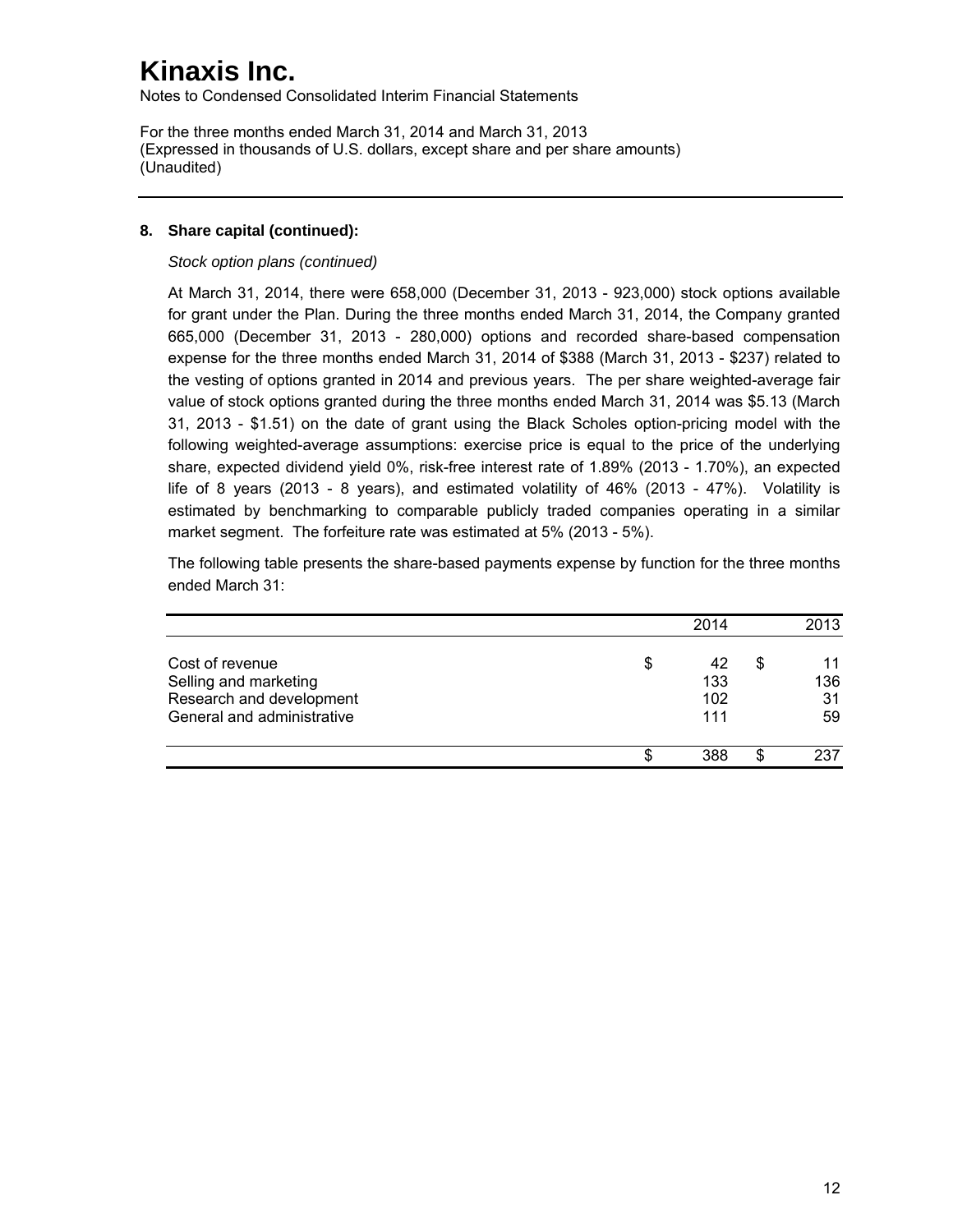Notes to Condensed Consolidated Interim Financial Statements

For the three months ended March 31, 2014 and March 31, 2013 (Expressed in thousands of U.S. dollars, except share and per share amounts) (Unaudited)

### **9. Earnings (loss) per share:**

The following table summarizes the calculation of the weighted average number of basic and diluted common shares for March 31.

|                                                                           | 2014       | 2013       |
|---------------------------------------------------------------------------|------------|------------|
| Issued common shares at beginning of period                               | 13,006,553 | 16,735,635 |
| Effect of shares issued for cash<br>Effect of shares issued from employee | 60,000     |            |
| share purchase plan                                                       |            | 62,539     |
| Effect of shares issued from exercise of options                          | 212,522    | 22,783     |
| Weighted average number of basic common                                   |            |            |
| shares at March 31                                                        | 13,279,075 | 16,820,957 |
| Effect of conversion or redeemable preferred shares                       | 5,111,918  |            |
| Effect of share options on issue                                          | 1,288,036  |            |
| Weighted average number of diluted common                                 |            |            |
| shares at March 31                                                        | 19,679,029 | 16.820.957 |

At March 31, 2014, \$735,000 options were excluded from the weighted average number of diluted common shares as their effect would have been anti-dilutive. Due to loss for the quarter ended March 31, 2013, all outstanding options and redeemable preferred shares were excluded from the diluted weighted average number of shares because their effect would have been antidilutive.

### **10. Revenue:**

|                                                                  |    | 2014                   |    | 2013                  |
|------------------------------------------------------------------|----|------------------------|----|-----------------------|
| Subscription<br>Professional services<br>Maintenance and support | \$ | 11,320<br>4,001<br>302 | \$ | 9.111<br>3,764<br>451 |
|                                                                  | J. | 15,623                 | S  | 13,326                |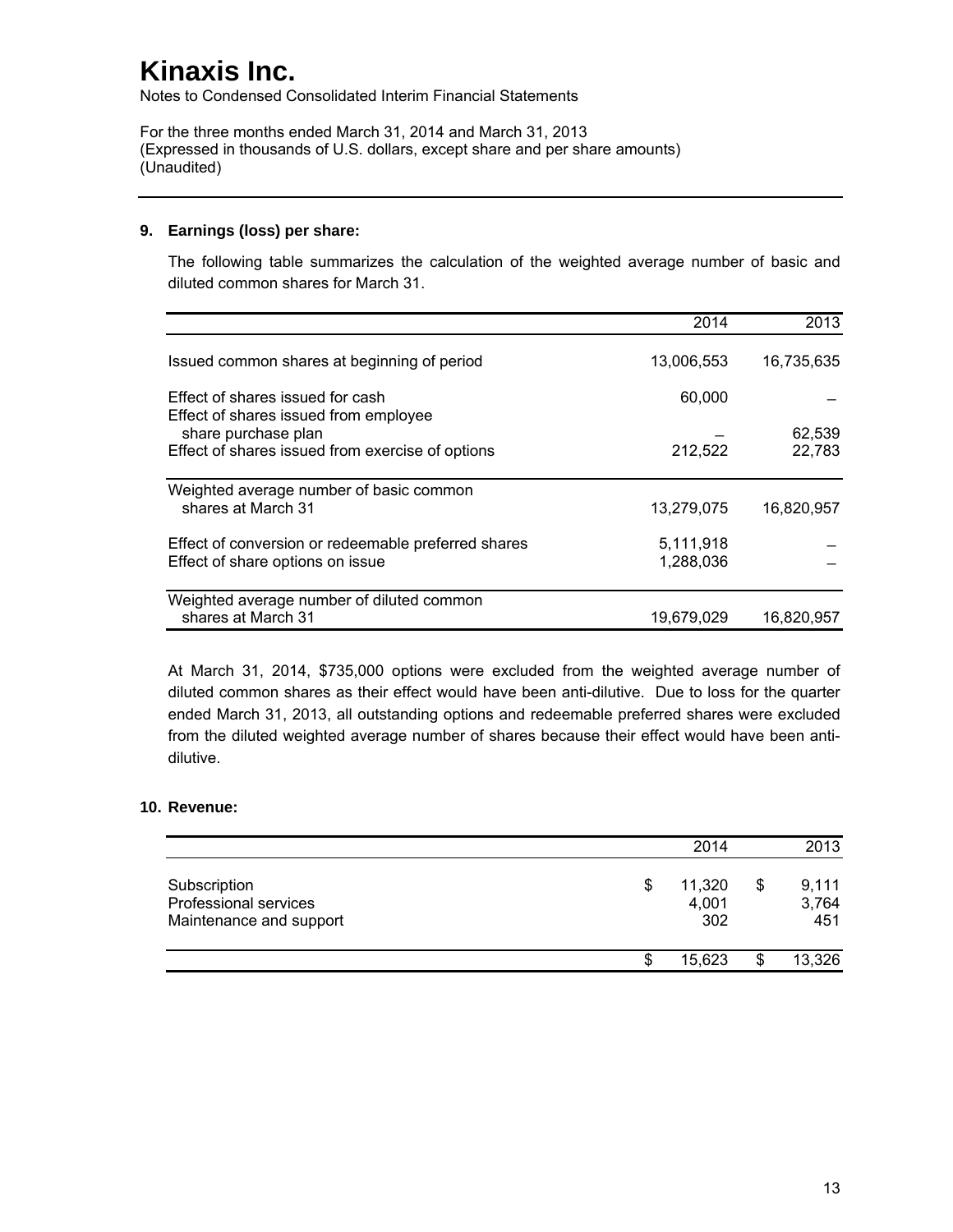Notes to Condensed Consolidated Interim Financial Statements

For the three months ended March 31, 2014 and March 31, 2013 (Expressed in thousands of U.S. dollars, except share and per share amounts) (Unaudited)

#### **11. Research and development:**

|                                                             |   | 2014           | 2013                 |
|-------------------------------------------------------------|---|----------------|----------------------|
| Research and development expenses<br>Investment tax credits | S | 3,533<br>(574) | \$<br>2,581<br>(546) |
|                                                             |   | 2.959          | 2,035                |

#### **12. Statement of cash flow:**

Changes in operating assets and liabilities:

|                                                                                                                                                    | 2014                                              | 2013                                         |
|----------------------------------------------------------------------------------------------------------------------------------------------------|---------------------------------------------------|----------------------------------------------|
| Trade and other receivables<br>Investment tax credits receivable<br>Prepaid expenses<br>Trade payables and accrued liabilities<br>Deferred revenue | \$<br>3,706<br>(285)<br>(857)<br>(8,060)<br>2,937 | \$<br>2,645<br>(299)<br>(439)<br>97<br>(748) |
|                                                                                                                                                    | \$<br>(2.559)                                     | 1.256                                        |

#### **13. Financial instruments:**

(a) Fair value of financial instruments:

The fair value of financial assets and liabilities, together with their carrying amounts are as follows:

|                                                       |              | March 31,<br>2014 |              | December 31,<br>2013 |
|-------------------------------------------------------|--------------|-------------------|--------------|----------------------|
|                                                       | Carrying     | Fair              | Carrying     | Fair                 |
| <b>Financial assets</b>                               | value        | value             | value        | value                |
| Loans and receivables,<br>measured at amortized cost: |              |                   |              |                      |
| Cash and cash equivalents                             | \$<br>19.188 | \$<br>19,188      | \$<br>13,804 | \$<br>13,804         |
| Trade and other receivables<br>Investment tax credits | 8.745        | 8,745             | 12,449       | 12,449               |
| receivable                                            | 1.615        | 1,615             | 1.330        | 1,330                |
|                                                       | \$<br>29.548 | \$<br>29,548      | \$<br>27,583 | \$<br>27,583         |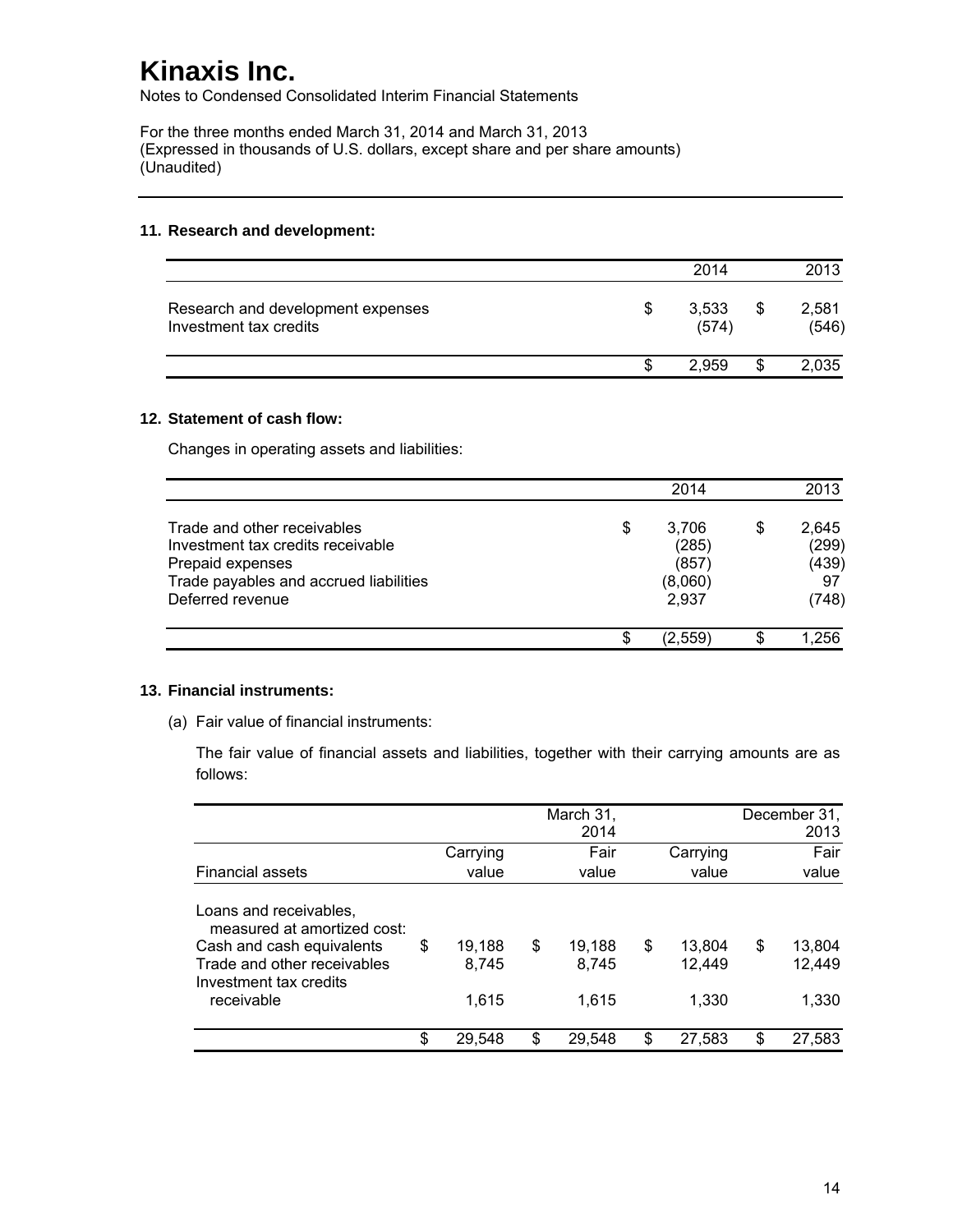Notes to Condensed Consolidated Interim Financial Statements

For the three months ended March 31, 2014 and March 31, 2013 (Expressed in thousands of U.S. dollars, except share and per share amounts) (Unaudited)

#### **13. Financial instruments (continued):**

(a) Fair value of financial instruments (continued):

|          |                             | March 31,<br>2014 |                 |          |                  | December 31,<br>2013 |
|----------|-----------------------------|-------------------|-----------------|----------|------------------|----------------------|
| Carrying |                             | Fair              |                 | Carrying |                  | Fair                 |
| value    |                             | value             |                 | value    |                  | value                |
| 54.237   | \$                          | 54,237            | \$              | 54.007   | \$               | 54,007<br>11,062     |
| 30,000   |                             | 30,000            |                 | 25,000   |                  | 25,000               |
|          |                             |                   |                 |          |                  | 90,069               |
|          | \$<br>2.812<br>\$<br>87.049 | \$                | 2,812<br>87.049 | \$       | 11,062<br>90.069 | \$                   |

#### Measurement of fair value

The valuation techniques used to measure the fair value of the redeemable preferred shares are unchanged from December 31, 2013.

The estimated fair value of redeemable preferred shares would increase \$2,780 (2013 - \$2,450) if forecasted revenue at liquidity increased 5% and would decrease \$2,087 (2013 - \$2,491) if forecasted revenue at liquidity decreased 5%.

The following table reconciles the opening balances to the closing balances for Level 3 fair values.

|                            |   | Fair value of<br>redeemable<br>preferred shares |
|----------------------------|---|-------------------------------------------------|
| Balance at January 1, 2014 | S | 54,135                                          |
| Increase in fair value     |   | 179                                             |
| Balance, March 31, 2014    | S | 54,314                                          |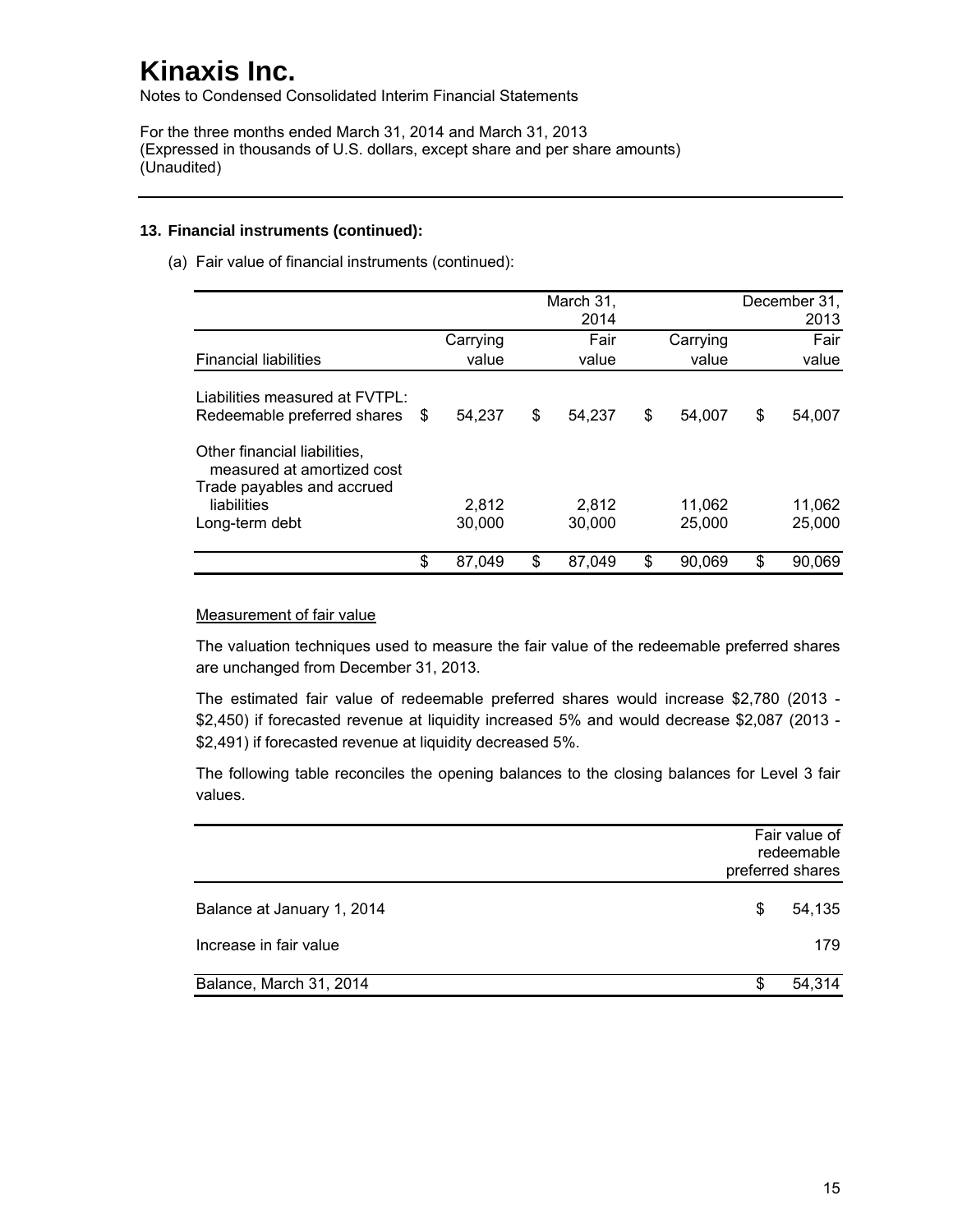Notes to Condensed Consolidated Interim Financial Statements

For the three months ended March 31, 2014 and March 31, 2013 (Expressed in thousands of U.S. dollars, except share and per share amounts) (Unaudited)

#### **13. Financial instruments (continued):**

(b) Credit risk:

The maximum exposure to credit risk for trade receivables by geographic region was as follows:

|                                                 | March 31,<br>2014             | December 31,<br>2013       |
|-------------------------------------------------|-------------------------------|----------------------------|
| Canada<br><b>United States</b><br>Other foreign | \$<br>1,820<br>5,189<br>1,361 | \$<br>721<br>10,865<br>539 |
|                                                 | \$<br>8,370                   | 12,125                     |

The aging of the trade receivables at the reporting date was as follows:

|                                                                      | March 31,<br>2014      | December 31,<br>2013 |
|----------------------------------------------------------------------|------------------------|----------------------|
| Current                                                              | \$<br>7,912            | \$<br>7,449          |
| Past due:<br>$0 - 30$ days<br>$31 - 60$ days<br>Greater than 60 days | \$<br>280<br>130<br>48 | \$<br>4,669<br>6     |
|                                                                      | \$<br>8,370            | 12,125               |

The Company's Chief Executive Officer ("CEO") has been identified as the chief operating decision maker. The CEO evaluates the performance of the Company and allocates resources based on the information provided by the Company's internal management system at a consolidated level. The Company has determined that it has only one operating segment.

### *Geographic information*

Revenue from external customers is attributed to geographic areas based on the location of the contracting customers. External revenue on a geographic basis for the three months ending March 31 is as follows:

|                                                          | 2014                                | 2013                                 |
|----------------------------------------------------------|-------------------------------------|--------------------------------------|
| Canada<br><b>United States</b><br>Japan<br>Other foreign | \$<br>1,279<br>12,437<br>938<br>969 | \$<br>3,011<br>8,334<br>1,026<br>955 |
|                                                          | \$<br>15,623                        | \$<br>13,326                         |